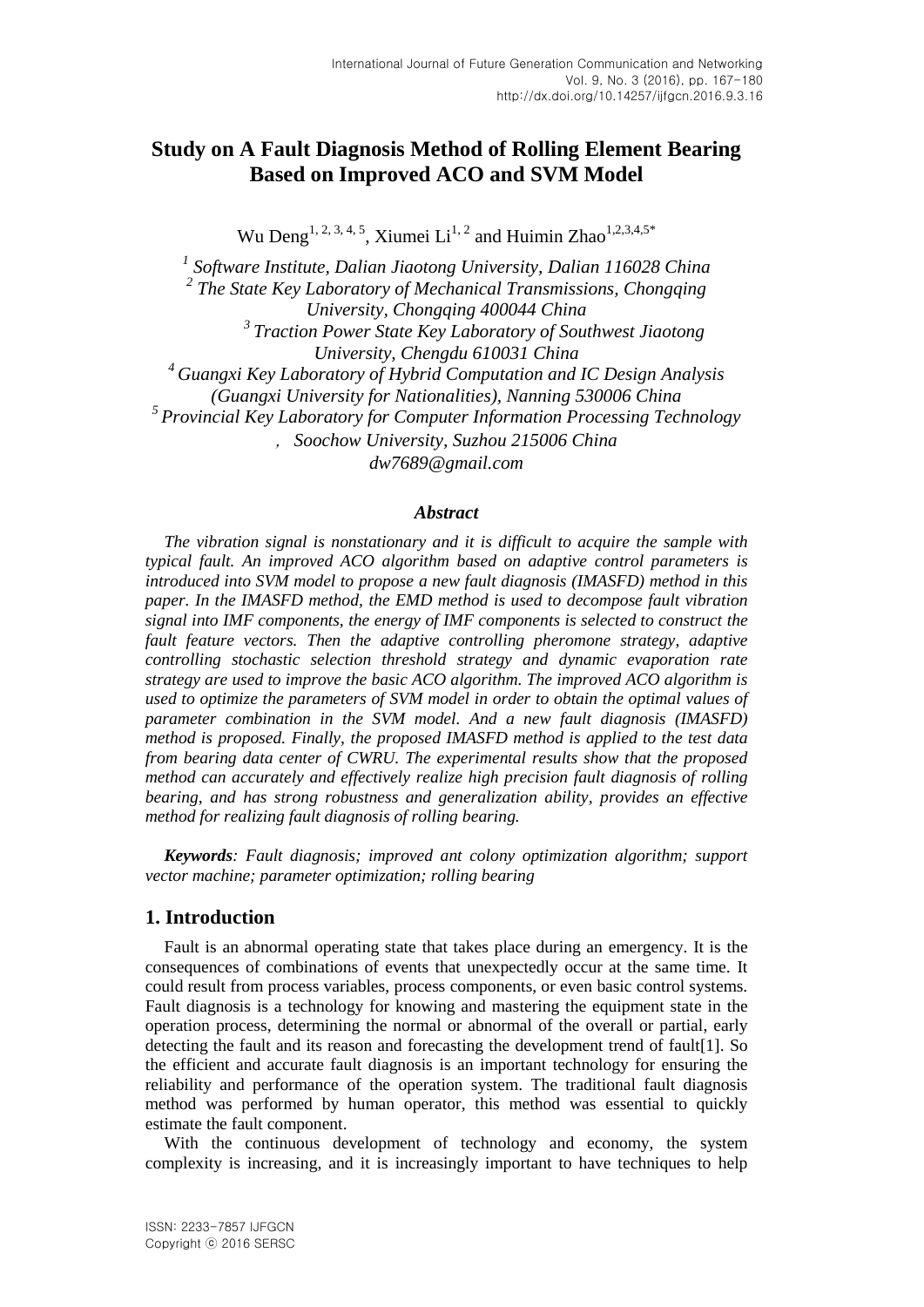human operators in accessing reliable information and making decisions. A lot of fault diagnosis methods were proposed [2], such as state estimation method, parameter estimation method, equivalent space method, Bayes, wavelet analysis and so on. Because the fault diagnosis need high dependability and accuracy, these methods exist low diagnosis precision and speed. In recent decades, various intelligent fault diagnosis methods have been proposed for improving the diagnosis precision and speed [3], such as artificial neural networks (ANN), expert system (ES), rough sets (RS), Petri Net, genetic algorithm (GA), ant colony optimization (ACO) algorithm, support vector machine (SVM), and other new algorithms. Chrissanthi [4] proposed a survey of recent research work in online expert systems for fault detection and diagnosis in technical processes. Liu *et. al*. [5] proposed a novel method based on wavelet packet transform and rough sets theory for fault diagnosis of gearbox. Nguyen *et. al. [*6] proposed a genetic algorithm-based dimensionality reduction approach for reliable low-speed rolling element bearing fault diagnosis by exploiting both inter-class separability and intra-class compactness. Each fault diagnosis method has high dependability, accuracy and speed. Yuan and Chu [7] proposed a new multi-class classification of SVM named 'one to others' algorithm is presented to solve the multi-class recognition problems. But for the large-scale complicated system, each method still can't effectively implement diagnosis with high precision and speed. So many researchers proposed a lot of hybrid intelligent fault diagnosis methods based on fusing or combining the different intelligent optimization algorithms in recent years. Yuan and Chu [8] proposed a fault diagnosis method based on support vector machines and artificial immunisation algorithm. Widodo and Yang [9] proposed establishing intelligent system for faults detection and classification of induction motor using wavelet support vector machine (W-SVM). Fei and Zhang [10] proposed support vector machine with genetic algorithm (SVMG) to apply to fault diagnosis of a power transformer, in which genetic algorithm (GA) is used to select appropriate free parameters of SVM. Zhang and Randall [11] proposed a algorithm to design the parameters for optimal resonance demodulation using the combination of fast kurtogram for initial estimates, and a genetic algorithm for final optimization. Lin *et. al.* [12] proposed a genetic algorithm-Tabu search (GATS) method for the purpose of fault diagnosis of power systems. Azadeh *et. al.* [13] proposed a unique flexible algorithm for classifying the condition of centrifugal pump based on support vector machine hyper-parameters optimization and artificial neural networks (ANNs) which are composed of eight distinct steps. Chen *et al*. [14] proposed a novel intelligent diagnosis model based on wavelet support vector machine (WSVM) and immune genetic algorithm (IGA) for gearbox fault diagnosis. Zhang and Zhou [15] proposed a novel procedure based on ensemble empirical mode decomposition (EEMD) and optimized support vector machine (SVM) for multi-fault diagnosis of rolling element bearings. Wang *et. al*. [16] proposed a noise-based intelligent method based on the techniques of Hilbert-Huang transform (HHT) and support vector machine (SVM) for engine fault diagnosis (EFD). Yao *et. al.[*17] focused on time-frequency feature parameters and genetic algorithm neural network techniques in fault diagnosis of railway rolling bearings. Chen *et. al*.[18] proposed a novel intelligent fault diagnosis model based on multi-kernel support vector machine (MSVM) with chaotic particle swarm optimization (CPSO) for roller bearing fault diagnosis. Pellaco *et al*. [19] designed and operated a supervised classification system based on quantitative model of the plant together with a support vector machine. Su *et al.* [20] proposed a multi-fault diagnosis method for rotating machinery based on orthogonal supervised linear local tangent space alignment (OSLLTSA) and least square support vector machine (LS-SVM). Jegadeeshwaran and Sugumaran[21] proposed a on-line condition monitoring by using machine learning approach as a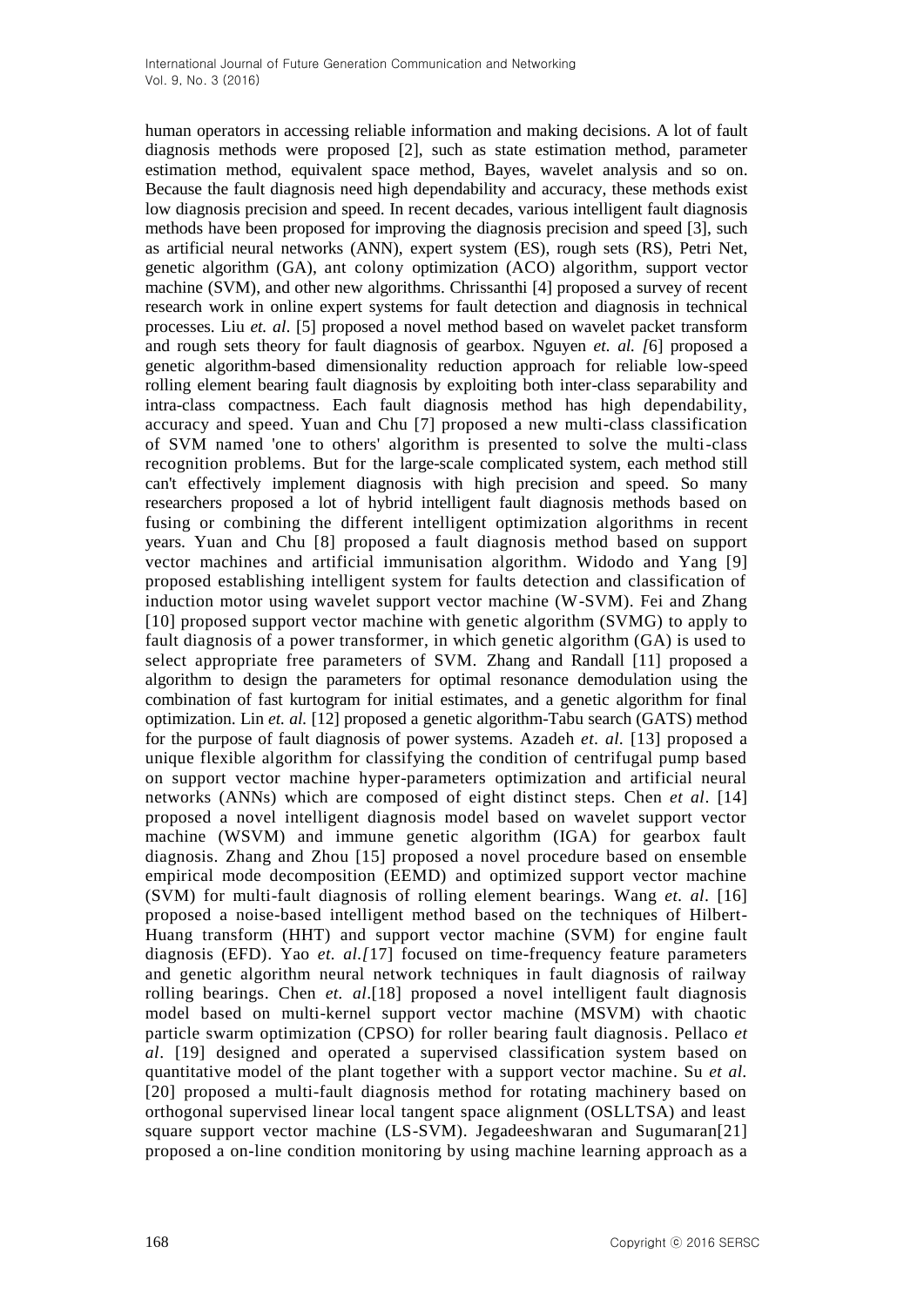possible solution to such problems. Lu *et al.* [22] proposed a novel dominant feature selection method using a genetic algorithm with a dynamic searching strategy. Kang *et al*. [23] proposed a highly reliable fault diagnosis approach based on individually trained support vector machines with kernel discriminative feature analysis for low-speed bearings. Yang *et al.* [24] proposed a gear fault diagnosis based on support vector machine and artificial bee colony algorithm. The fault features were extracted based on the EEMD and the kernel function.

Ant colony optimization (ACO) algorithm [25] is a metaheuristic inspired by the behavior of real ants in their search for the shortest path to food sources. It has the characteristics of robustness, intelligent search and distributed computing and so on, but it exists the low search efficiency and convergence speed, and easy falling into the stagnation and local optimum. Support vector machine (SVM) [26] is one of the most popular tools in bioinformatics for a supervised machine learning methods based on structural risk minimization. But the parameters of the SVM model have a great effect on the performance. So an improved ACO algorithm based on adaptive control parameters is proposed to optimize the kernel parameter  $\sigma$ and penalty coefficient  $C$  of SVM in order to obtain the optimal values of parameter combination. And a high-precision SVM model based on improved ACO algorithm is proposed, called MACOSVM in this paper.

The rest of this paper is organized as follows. Section 2 briefly introduces the SVM model. Section 3 proposed an improved ACO algorithm based on adaptive control parameters. Section 4 presents a fault diagnosis method of rolling element bearing based on improved ACO and SVM model. In this section, the idea and the steps of the IMASFD method are introduced in detail. Section 5 applies the IMASFD method for rolling element bearing case. Finally, the conclusions are discussed in Section 6.

## **2. SVM Model**

Support vector machine (SVM) introduced by Vapnik, is one of the popular tools for a supervised machine learning method based on structural risk minimization. The basic characteristic of the SVM model is to map the original nonlinear data into a higherdimensional feature space where a hyperplane is constructed to bisect two classes of data and maximize the margin of separation between itself and those points lying nearest to the support vectors.

The given the training sample is  $S = \{(x_i, y_i) | i = 1, 2, 3, \dots, m\}$ , *m* is the number of samples, the set  $\{x_i\} \in R_n$  represents the input vector,  $y \in \{-1,1\}$  indicates the corresponding desired output vector, the input data is mapped into the high dimensional feature space by using nonlinear mapping function  $\phi(\bullet)$ . Then the existed optimal classification hyperplane must meet the following conditions:

$$
\begin{cases} \omega^T x_i + b \ge 1, & y_i = 1 \\ \omega^T x_i + b \le -1, & y_i = -1 \end{cases}
$$
 (1)

where  $\omega$  is Omega vector of superplane,  $b$  is offset quantity. Then the classification decision function is described as follow:

$$
f(x_i) = \text{sgn}(\omega^T x_i + b)
$$
 (2)

The classification model of the LS-SVM is described by the optimization function  $\min_{i \in I} J(\omega, \xi_i)$ :  $\omega, \xi, b$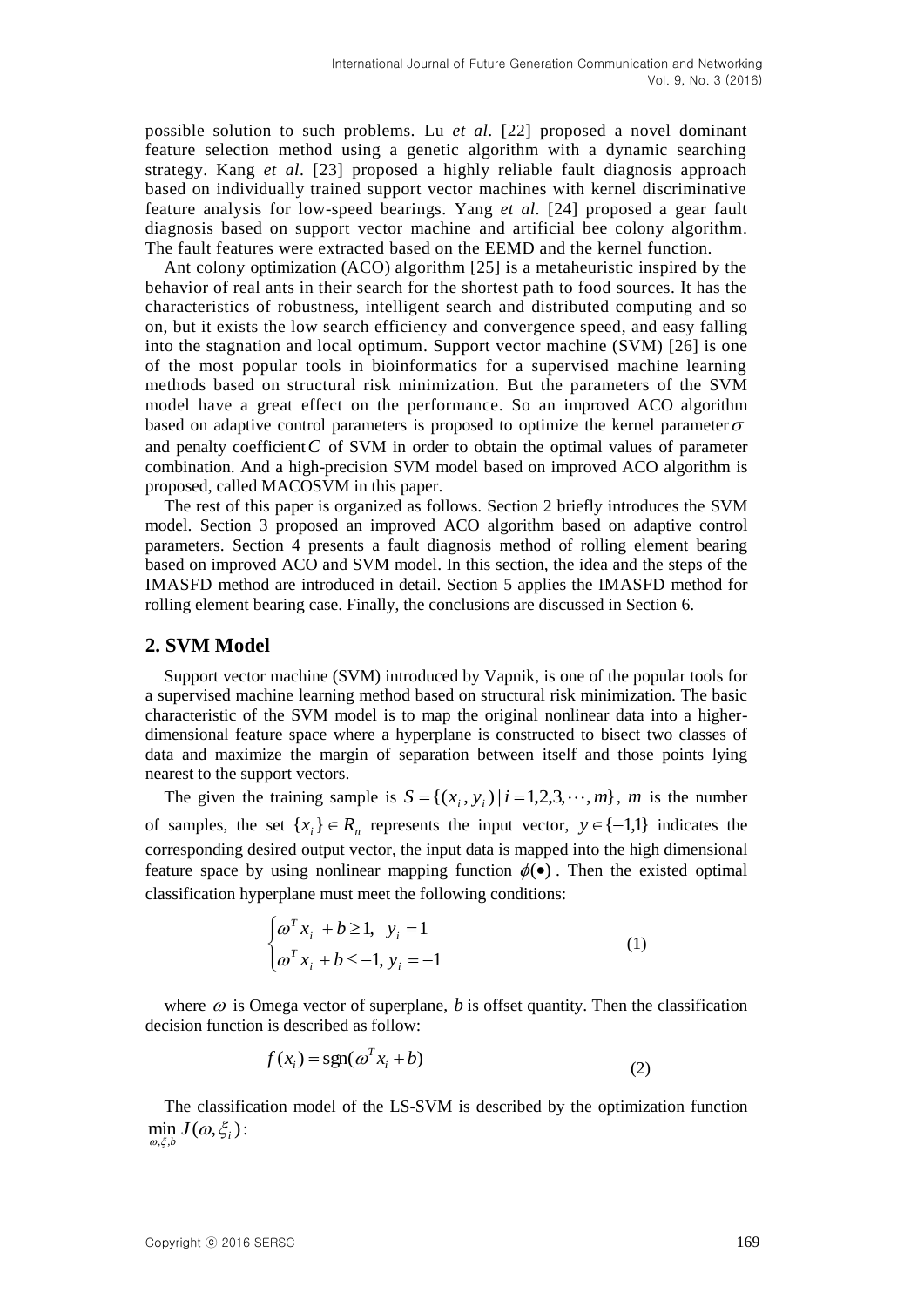$$
\min_{\omega,\xi,b} J(\omega,\xi_i) = \frac{1}{2} \omega^T \omega + \frac{1}{2} \gamma \sum_{i=1}^m \xi_i^2
$$
\n(3)

s.t. 
$$
y_i[\omega^T \phi(x_i) + b] = 1 - \xi_i, i = 1, 2, 3, \dots, m
$$
 (4)

where  $\xi_i$  is slack variable, *b* is offset,  $\omega$  is support vector,  $\xi = (\xi_1, \xi_2, \dots, \xi_m)$ ,  $\gamma$ is classification parameter to balance the fitness error and model complexity.

The optimization problem transforms into its dual space. Lagrange function is introduced to solve it. The corresponding optimization problem of the LS-SVM model with Lagrange function is shown:

$$
L(\omega, b, \xi, \alpha) = \frac{1}{2} \omega^T \omega + \frac{1}{2} \gamma \sum_{i=1}^m \xi_i^2 - \sum_{k=1}^m \alpha_k \{ y_i [\omega^T \phi(x_k) + b] - 1 + \xi_i \}
$$
(5)

where  $\alpha_i$  is the Lagrange multiplier, and  $\alpha_i \ge 0$  (*i* = 1,2,3.  $\cdots$ , *m*). The optimal conditions are described as follow:

min<sub>α,ξ,θ</sub> 
$$
J(\omega, \xi) = \frac{1}{2} \omega^T \omega + \frac{1}{2} \gamma \sum_{i=1}^{n} \xi_i^2
$$
\n(3)  
\ns.t.  $y_i[\omega^T \phi(x_i) + b] = 1 - \xi_i, i = 1,2,3,\dots, m$ \n(4)  
\nwhere  $\xi_i$  is slack variable, *b* is offset, *ω* is support vector,  $\xi = (\xi_1, \xi_2, \dots, \xi_m), \gamma$   
\nis classification parameter to balance the fitness error and model complexity.  
\nThe optimization problem transform is its dual space. Lagrange function is  
\nwith Lagrange function is shown:  
\n
$$
L(\omega, b, \xi, \alpha) = \frac{1}{2} \omega^T \omega + \frac{1}{2} \gamma \sum_{i=1}^{m} \xi_i^2 - \sum_{k=1}^{m} \alpha_i \{y_i[\omega^T \phi(x_k) + b] - 1 + \xi_i\}
$$
\n(5)  
\nwhere  $\alpha_i$  is the Lagrange multiplier, and  $\alpha_i \ge 0(i = 1,2,3,\dots, m)$ . The optimal  
\nconditions are described as follow:  
\n
$$
\begin{cases}\n\frac{\partial L}{\partial \omega} = 0 \Rightarrow \omega = \sum_{i=1}^{m} \alpha_i y_i \neq 0 \\
\frac{\partial L}{\partial \omega} = 0 \Rightarrow \sum_{i=1}^{m} \alpha_i y_i = 0\n\end{cases}
$$
\n(6)  
\nThe following linear equation is obtained:  
\n
$$
\begin{bmatrix}\n0 & L^T \\
\frac{\partial L}{\partial \alpha_i} = 0 \Rightarrow y_i(\omega^T \phi(x_i) + b) - 1 + \xi = 0,\n\end{bmatrix}
$$
\n(6)  
\nThe following linear equation is obtained:  
\n
$$
\begin{bmatrix}\n0 & L^T \\
L & \Omega + \gamma^{-1}\n\end{bmatrix}\n\begin{bmatrix}\nb \\
\alpha\n\end{bmatrix} = \begin{bmatrix}\n0 \\
\gamma\n\end{bmatrix}
$$
\nwhere  $Y = [y_1, y_2, \dots, y_m] \cdot I$  is unit matrix,  $I_m = [1,1,\dots,1]^T$ ,  $\alpha = [\alpha_1, \alpha_2, \dots, \alpha_m]^T$ .  
\n $\Omega = [\Omega_{ij}]_{\text{max}}$ ,  $\Omega_{ij} = y_i y_j K(x_i$ 

The following linear equation is obtained:

$$
\begin{bmatrix} 0 & L^T \\ L & \Omega + \gamma^{-1}I \end{bmatrix} \begin{bmatrix} b \\ \alpha \end{bmatrix} = \begin{bmatrix} 0 \\ Y \end{bmatrix}
$$
\n(7)

where  $Y = [y_1, y_2, \dots, y_m]^T \in R^m$ ,  $L \in R^m$  is vector of the element  $m$ , then  $Y^T = [y_1, y_2, \dots, y_m]$  $Y^T = [y_1, y_2, \dots, y_m], I$  is unit matrix,  $I_m = [1,1,\dots,1]^T$  $I_m = [1,1,\dots,1]^T$ ,  $\alpha = [\alpha_1, \alpha_2, \dots, \alpha_m]^T$  $\alpha = [\alpha_1, \alpha_2, \cdots, \alpha_m]^T$ ,  $\Omega = [\Omega_{ij}]_{m \times m}$ ,  $\Omega_{ij} = y_i y_j K(x_i, x_j)$ . Then the classification decision function is described:

$$
f(x_i) = \text{sgn}(\sum_{i=1}^{m} \alpha_i y_i K(x, x_i) + b)
$$
\n(8)

Because the selection of different kernel function can construct SVM model with different performance, it is very important to select the kernel function for constructing a good performance of the SVM model. There have several common kernel functions, such as linear kernel function, polynomial kernel function, radial basis kernel function (RBF), Sigmoid kernel function and so on. In this paper, the SVM model is used to classify the complex data. Due to the RBF with good learning ability, simple form, symmetry radial, good smoothness and analyticity, the RBF is widely applied to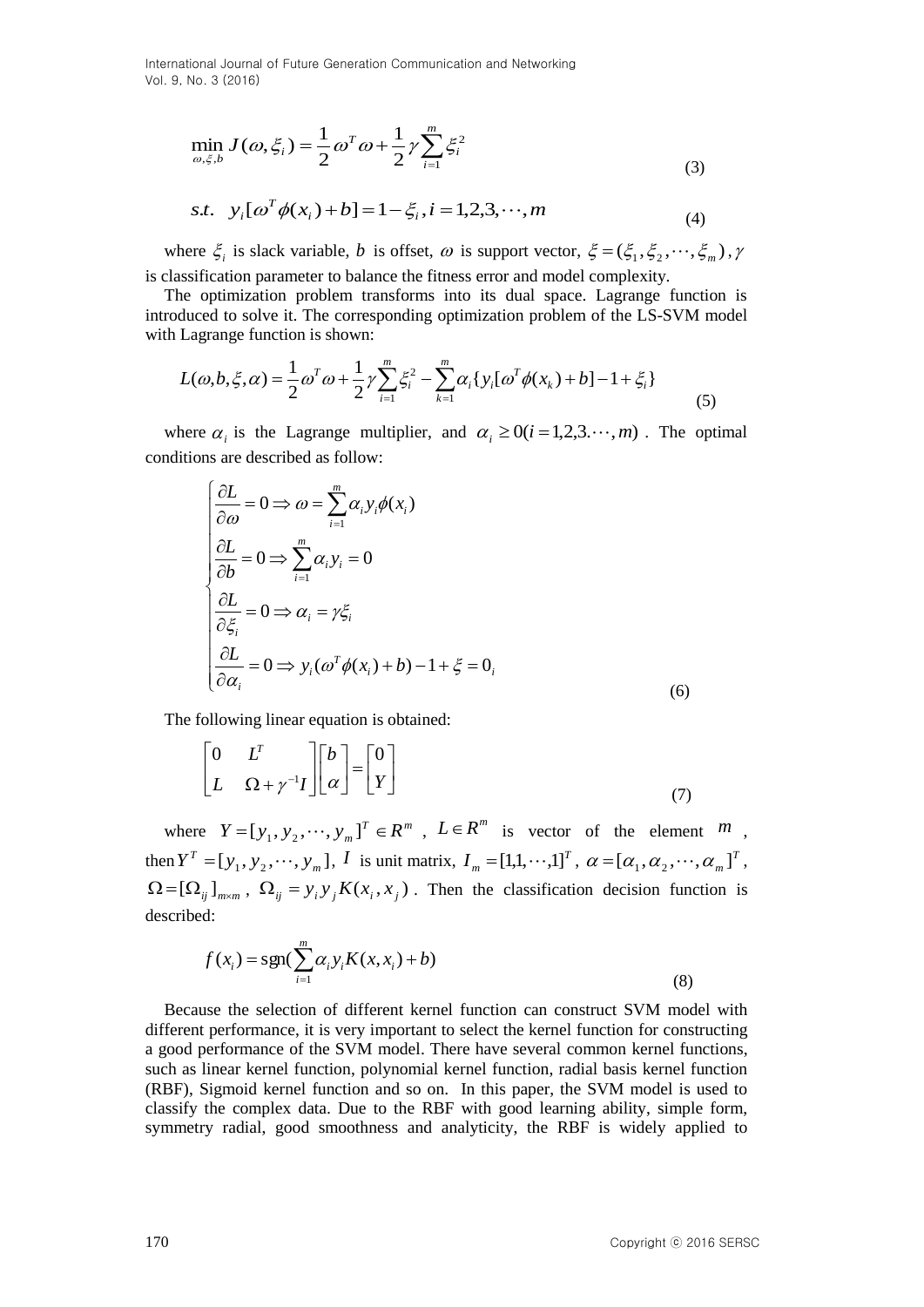classify the data with the low dimension, high dimension, small sample, and large sample [27-29]. The RBF is shown as follow:

$$
K(x, x_i) = \exp[-(x - x_i)^2 / 2\sigma^2]
$$
\n(9)

Kernel width  $\sigma$  and penalty coefficient  $C$  is two important parameters in the SVM model. Their selected values directly influences the learning ability and generalization performance.

### **3. Improved ACO algorithm**

#### **3.1. ACO algorithm**

Ant colony algorithm (ACO) was introduced by Dorigo. The ACO is a metaheuristic inspired by the behavior of real ants in their search for the shortest path to food. The ACO algorithm consists of a number of cycles (iterations) of solution construction. In each iteration, a number of ants construct complete solutions by using heuristic information and the collected experiences of previous groups of ants. These collected experiences are represented by the pheromone trail which is deposited on the constituent elements of a solution. Small quantities are deposited during the construction phase while larger amounts are deposited at the end of each iteration in proportion to solution quality. Pheromone can be deposited on the components and/or the connections used in a solution depending on the problem.

In the ACO algorithm, the ACO algorithm simulates the optimization of ant foraging behavior. The procedure of the ACO algorithm is illustrated in Fig.1.



**Fig.1. The Flow Of The ACO Algorithm**

The procedure of pheromone update rule is shown as follows:

(1) The transition rule

In the route, the  $k<sup>th</sup>$  ant starts from city r, the next city s is selected among the unvisited cities memorized in  $J_r^k$  $J_r^k$  according to the following expression: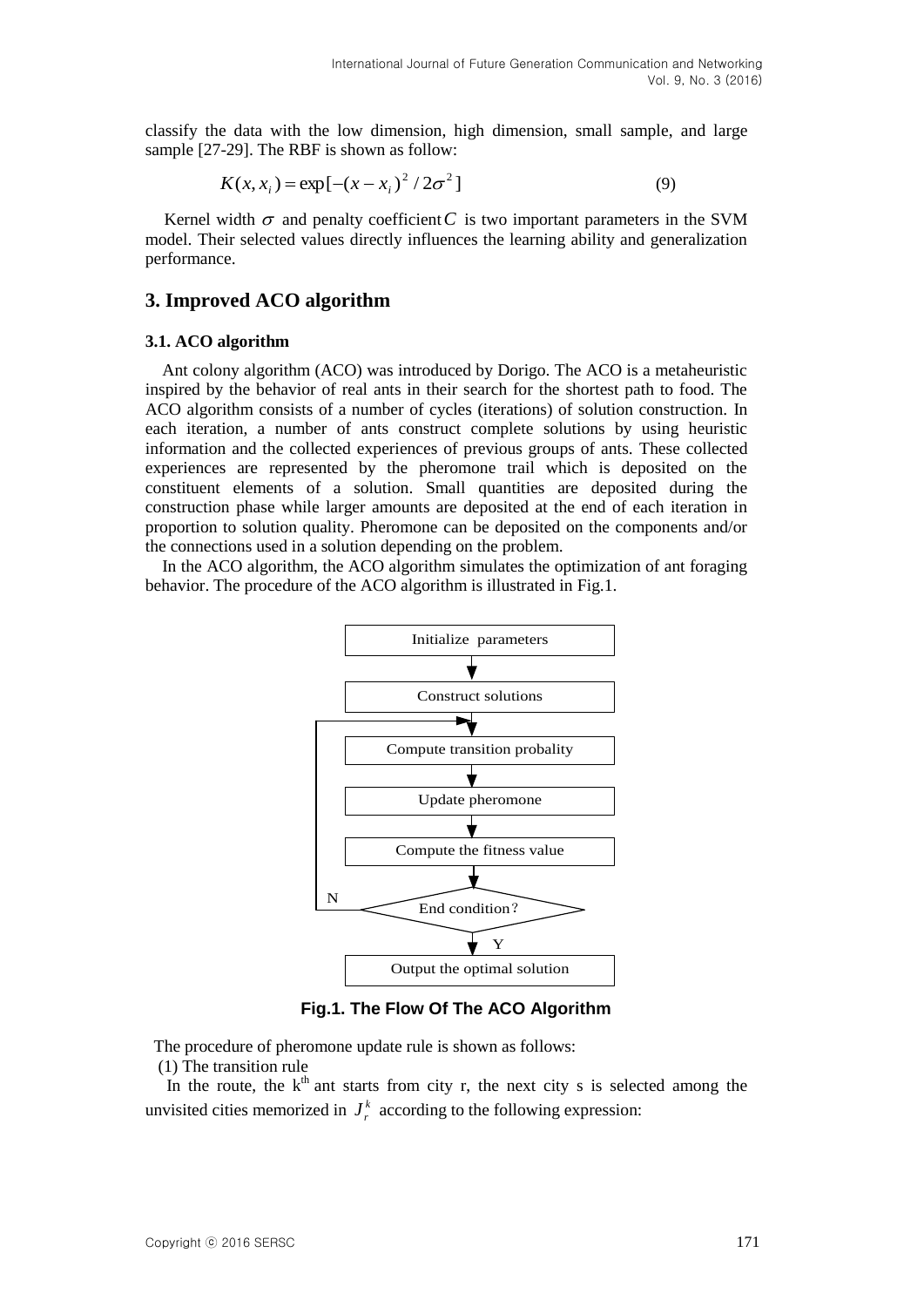$$
s = \underset{u \in J_r^k}{\arg \max} [\tau_i(r, u)^\alpha \cdot \eta(r, u)^\beta] \text{ if } q \le q_0(\text{Explot} \text{tati} \text{ on})
$$
 (10)

To visit the next city s with the probability  $p_k(r, s)$ ,

$$
p_{k}(r,s) \begin{cases} \frac{\tau(r,s)^{\alpha} \cdot \eta(r,s)^{\beta}}{\sum_{u \in J_{r}^{k}} \tau(r,u)^{\alpha} \cdot \eta(r,u)^{\beta}} & \text{if } s \in J_{r}^{k} \\ 0 & \text{otherwise} \end{cases} \text{ if } q > q_{0} \text{ (Bias Exploration)} \qquad (11)
$$

In two formula,  $p_k(r, s)$  is the transition probability,  $\tau(r, u)$  is the intensity of pheromone between city r and city u in the i<sup>th</sup> group,  $\eta(r, u)$  is the length of the path from city r to city u,  $J_r^k$  $J_r^k$  is the set of unvisited cities of the k<sup>th</sup> ant in the i<sup>th</sup> group, the parameter  $\alpha$  and  $\beta$  are the control parameters, q is a uniform probability [0, 1].

(2) The pheromone update rule

In order to improve the solution, the pheromone trails must be updated. Trail updating includes local updating and global updating. The local trail updating formula is given by:

$$
\tau(r, u) = (1 - \rho)\tau(r, s) + \sum_{k=1}^{m} \Delta \tau_k(r, s)
$$
\n(12)

In the formula (3),  $\rho$  ( $0 < \rho < 1$ ) is the pheromone trial evaporating rate.  $\Delta \tau_k(r, s)$ is the amount of pheromone trail added to the edge(r,s) by ant *k* between time *t* and  $t + \Delta t$  in the tour. It is given:

$$
\Delta \tau_k(r,s) = \begin{cases} \frac{Q}{L_k} & (r,s) \in \pi_k \\ 0 & otherwise \end{cases}
$$
 (13)

where Q is a constant parameter,  $L_k$  is the distance of the sequence  $\pi_k$  toured by ant  $\ln \Delta t$ .

#### **3.2. Improved ACO Algorithm based on Adaptive Control Parameters**

#### **3.2.1. Adaptive Controlling Pheromone**

*s* – arg muss[ Γ<sub>γ</sub> (*r, u)*<sup>*n*</sup> · *p*(*r, u)<sup><i>n*</sup> *if q ≤ q<sub>c</sub>* (*Exploitant on*) (10)<br>
To visit the next city soil the production  $p_1(x, s)$ .<br>  $P_A$  (*r*, *s* >  $\left\{\sum_{n=1}^{n} f(x, s)\right\}$  of  $\left\{\sum_{n=1}^{n} f(x, s)\right\}$  of  $\$ In the traditional ACO algorithm, a fixed amount of pheromone is used to update the pheromone on the path. This updating strategy ignores the distribution characteristics of solution and is prone to stagnation and slow convergence speed. So adaptive adjusting pheromone strategy is used to make relatively uniform distribution of pheromone and effectively solve the contradiction between expanding search and finding optimal solution in order to search for the local optimal solution in this paper.

The real variable function  $Q(t)$  is used to replace the constant of pheromone intensity Q in the adjusting pheromone  $\Delta \tau_{ij}^k = Q/L_k$  in order to balance the exploration and exploitation between the random search of ant and the evocation function of information under the pheromone evaporation or increasing in the random search process. The adaptive adjusting pheromone expression is given:

$$
\Delta \tau_{ij}^k(t) = Q(t) / L_K \tag{14}
$$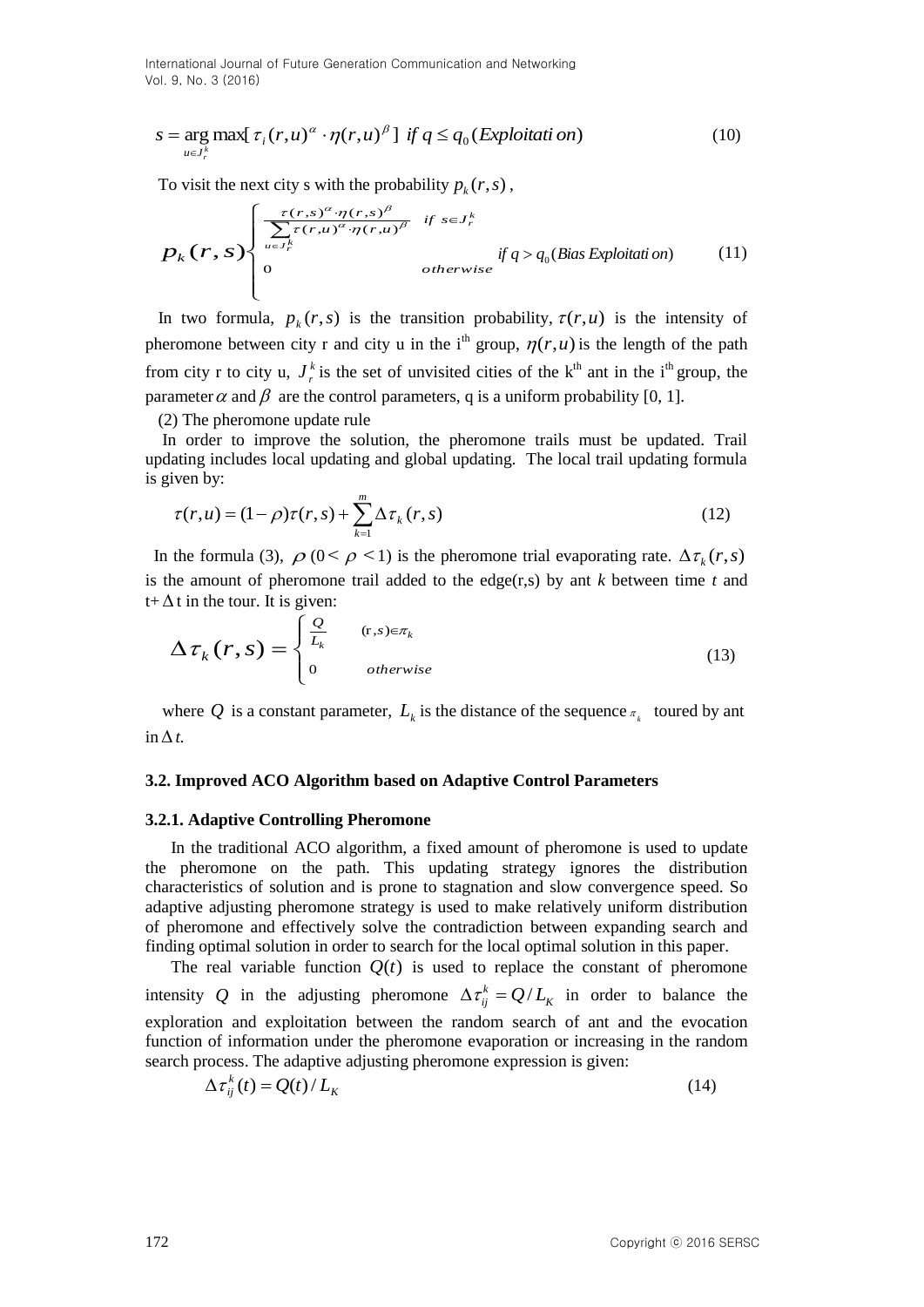$$
Q(t) = \begin{cases} Q_1 & t \le T_1 \\ Q_2 & T_1 < t \le T_2 \\ Q_3 & T_2 < t \le T_3 \end{cases}
$$
 (15)

In the adaptive adjusting pheromone strategy, if the obtained optimal solution does not change in a period of time, it shows that the search falls into an extreme point. Then the enforcement mechanism is adopted to decrease the amount of increasing information in order to escape from local minimal value. The amount of pheromone on the optimal path and worst path are reduced in order to avoid falling into local optimal solution in the initial stage of search process. Then the positive feedback of ACO need be appropriately restrained by adding a small amount of negative feedback pheromone in the search process, the goal is to reduce the difference of pheromone and expand the scope of the search.

#### **3.2.2. Adaptive Controlling Stochastic Selection Threshold**

In the traditional ACO algorithm, the value of stochastic selection threshold  $q(t)$  is a random number on [0,1]. Because the diversity of the solution is increasing, it will reduce to fall into the local optimum in a certain extent. But it is difficult to control the stochastic selection threshold  $q(t)$ . So the uniformly distributed random number on [0,1] is used to control the stochastic selection threshold  $q(t)$ . The expression is given:

$$
q(t+1) = \begin{cases} q(t)/\mu, & q(t) \in (0,\mu) \\ (1-q(t))/(1-\mu), & q(t) \in (\mu,1) \end{cases}
$$
(16)

where  $\mu \in (0,1)$ .

#### **3.2.3. Dynamic Evaporation Rate**

The evaporation factor of pheromone  $\rho$  in the basic ACO algorithm is a constant. The  $\rho$  value directly relates to the global search ability and convergence speed. For large-scale problems, because there exists the evaporation factor of pheromone, the pheromone on the unvisited path will be reduced to close to 0. This will reduce the global searching ability of ACO algorithm. If the pheromone is too large, the selection probability of visited path will be large, this also will affect the global search ability of ACO algorithm. Therefore, how to set the value of pheromone has become the key to control the pheromone releasing and evaporating. The concept of dynamic evaporation rate is used in this paper. The idea is to set a larger value for dynamic evaporation rate  $\rho$  at the beginning of ACO algorithm in order to enhance the global search ability. But with the operation of ACO algorithm, the evaporation rate  $\rho$  will continue to decay, so that the ACO algorithm can quickly converge to the optimal solution. The dynamic evaporation factor strategy in ACO algorithm not only increases the global search capability, but also accelerates the convergence in a certain extent.

In order to better explore decay model of evaporation rate, there are three different decay models of curve decay model, line decay model and scale decay model. The curve decay model is selected according to implementing a set of experiments. The expression of curve decay model is described as follow:

$$
\rho(t) = \frac{T \times (\tau_{\text{max}} - \tau_{\text{min}}) \times t}{T - 1} + \frac{T \times \tau_{\text{min}} - \tau_{\text{max}}}{T - 1}
$$
\n(17)

$$
\tau(t) = (1 - \rho(t)) \times \tau(t) + \sum_{k=1}^{m} \Delta \tau_{ij}^{k}(t)
$$
\n(18)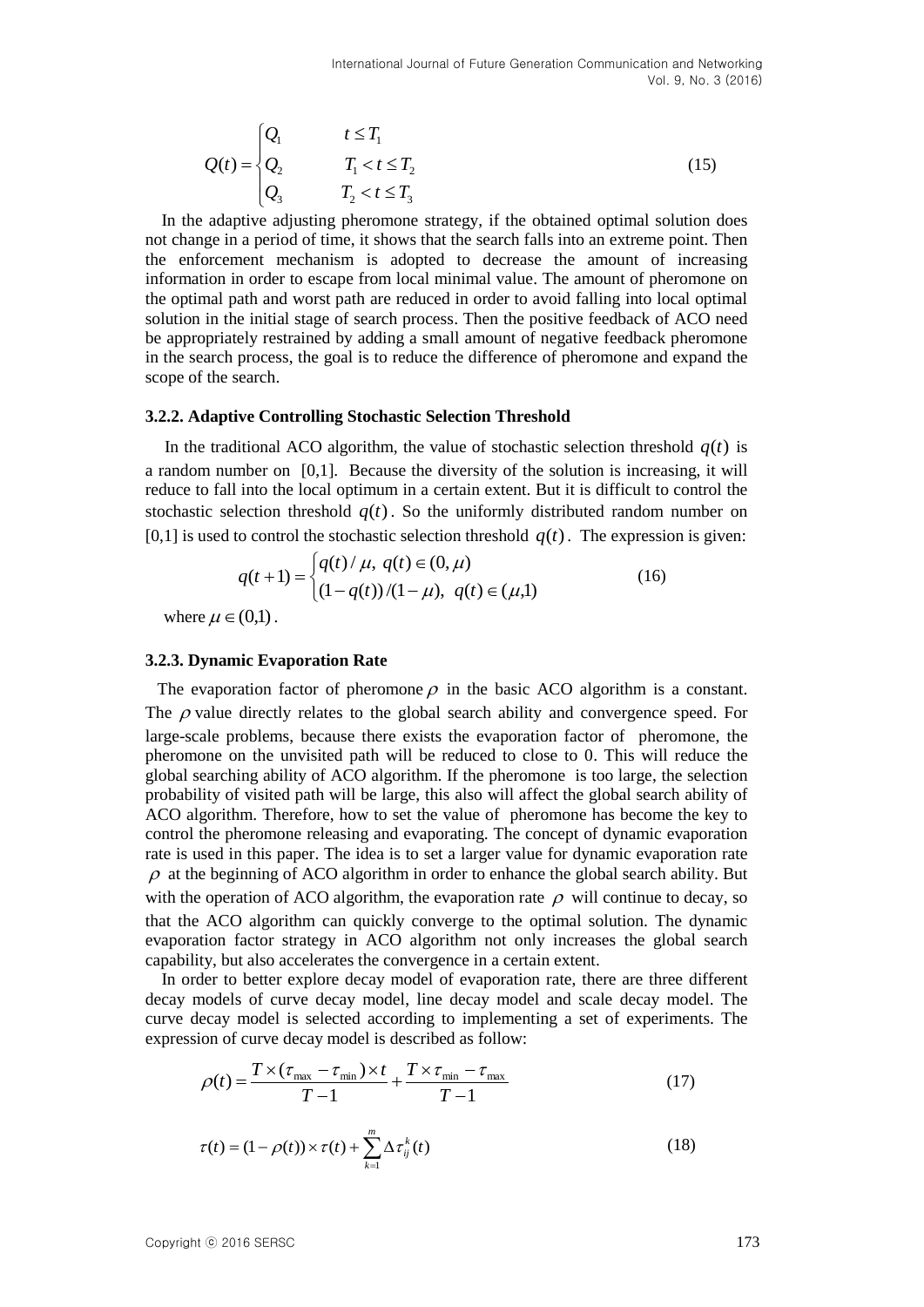where  $\tau_{\text{max}}$  and  $\tau_{\text{min}}$  respectively are the upper and lower of pheromone. *t* and *T* respectively refer to the current iteration and the maximum iteration.

## **4. A Fault Diagnosis Method of Rolling Element Bearing**

### **4.1. The Idea of the Hybrid Method Based Improved ACO and SVM Model**

In the SVM model, the penalty coefficient  $C$  is used to adjust the proportion of the confidence range and experience risk in the determined subspace in order to obtain the best learning ability. For the given solving problem, when the penalty coefficient *C* is smaller, it means that the experience error is smaller. Otherwise, in the SVM model, the complexity is smaller, but the experience risk is larger. The inappropriate value of the penalty coefficient C will cause the poor generalization ability. The kernel parameter  $\sigma$ is to reflect the distributional complexity of data sample in the high dimensional space , and determine the complexity of linear classification. If the input sample space is larger, the value of kernel parameter  $\sigma$  is larger. If the value of kernel parameter  $\sigma$  is smaller, the relationship among support vectors is more relaxed, learning machine is relatively complex, and the generalization ability of SVM cannot be guaranteed. If the value of kernel parameter  $\sigma$  is larger, the influence among support vectors is too strong, SVM model is difficult to achieve sufficient accuracy. The influence of solving accuracy of kernel parameter  $\sigma$  is larger than the penalty coefficient C. However, it is difficult to pre-determine the values of the kernel parameter  $\sigma$  and penalty coefficient C. So It is critical how to effectively determine the appropriate values of the kernel parameter  $\sigma$ and penalty coefficient  $C$  in order to improve the generalization ability of SVM model. The improved ACO algorithm based on adaptive control parameters is selected to optimize the kernel parameter  $\sigma$  and penalty coefficient  $C$ , in order to obtain the optimal values of parameter combination. And a high-precision SVM model based on improved ACO algorithm is proposed in this paper. The proposed model uses the improved ACO algorithm to automatically select the appropriate values of the kernel parameter  $\sigma$  and penalty coefficient C in the SVM model, in order to obtain the optimal performance of SVM classifier. The optimization process of SVM classifier based on the improved ACO algorithm is shown Fig.2.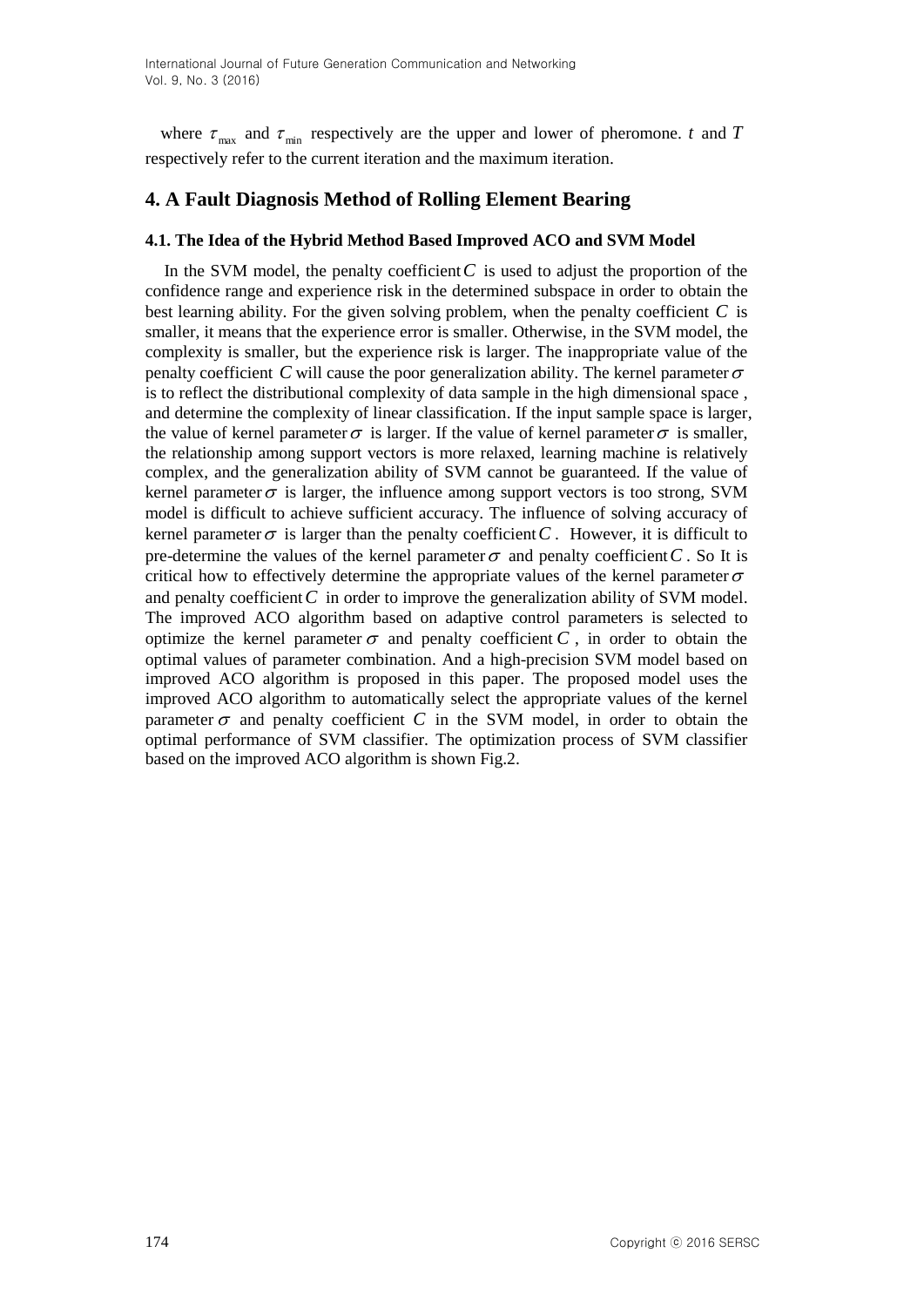

**Figure 2. The Optimization Process of SVM Classifier** 

### **4.2. A Fault Diagnosis Method Based on the Improved ACO and SVM**

The fault diagnosis has been receiving more and more attention and various fault diagnosis methods have been proposed in the past two decades. For small-scale system, these fault diagnosis methods takes on stronger diagnosis ability. But for the large-scale system, the existed fault diagnosis methods still cannot effectively achieve fault diagnosis. And the proposed optimal SVM model takes on better generalization ability, it is used to realize the fault diagnosis. So a new fault diagnosis (IMASFD) method based on the improved ACO and SVM is proposed in this paper. The framework of IMASFD method is shown in Figure 3.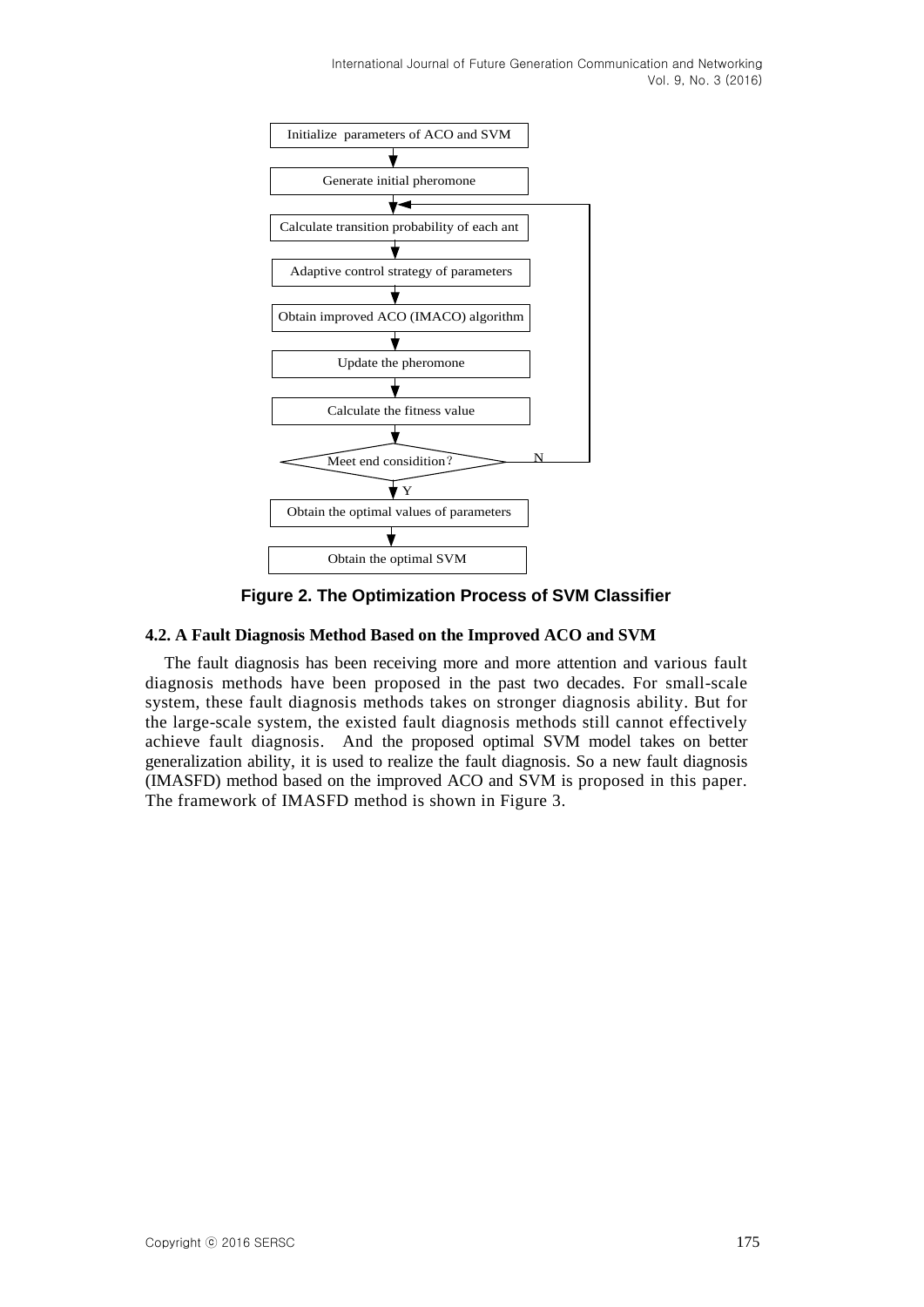

**Figure 3. The Framework of IMASFD Method**

## **5. Bearing Fault Diagnosis Analysis**

In order to verify the validity and practicability of the proposed fault diagnosis (IMASFD) method, several common faults of rolling bearings are analyzed by the experiment. The vibration data came from Bearing Data Center of Case Western Reserve University. The 6205-2RS JEM SKF deep groove ball bearing is employed in the experiment. In this bearing, the internal diameter is 25mm, the external diameter is 52mm and thickness is 15mm. The corresponding three faults(inner-race fault, outerrace fault and rolling element fault) are simulated by grooving on the inner ring and the outer ring and rolling of bearing using electric spark machining mode. As shown in Fig. 3, the test bed consists of 1.5 kW motor, torque sensor/encoder, dynamometer, and electrical control devices. The motor drives the input shaft and the output shaft drives the load. The vibration data are sampled under different working conditions: for motor loads of 0 to 3 horsepower(HP). In addition, the data of different fault states are acquired with the sampling frequency of 12 kHz. The sampled original vibration signal is divided into a data sample with 4096 data points. The vibration signals on the innerrace and the outer-race and rolling of bearing under three states of faults respectively are 40 samples, and the vibration signals under normal state are 40 samples.



**Figure 4. Test Bed**

In order to effectively diagnose bearing fault patterns, three kinds of fault vibration signals respectively are decomposed by using empirical mode decomposition (EMD). The amplitude energy of ahead eight IMF components of three kinds of fault signals is extracted as the feature vector of representation fault patterns. The ahead eight IMF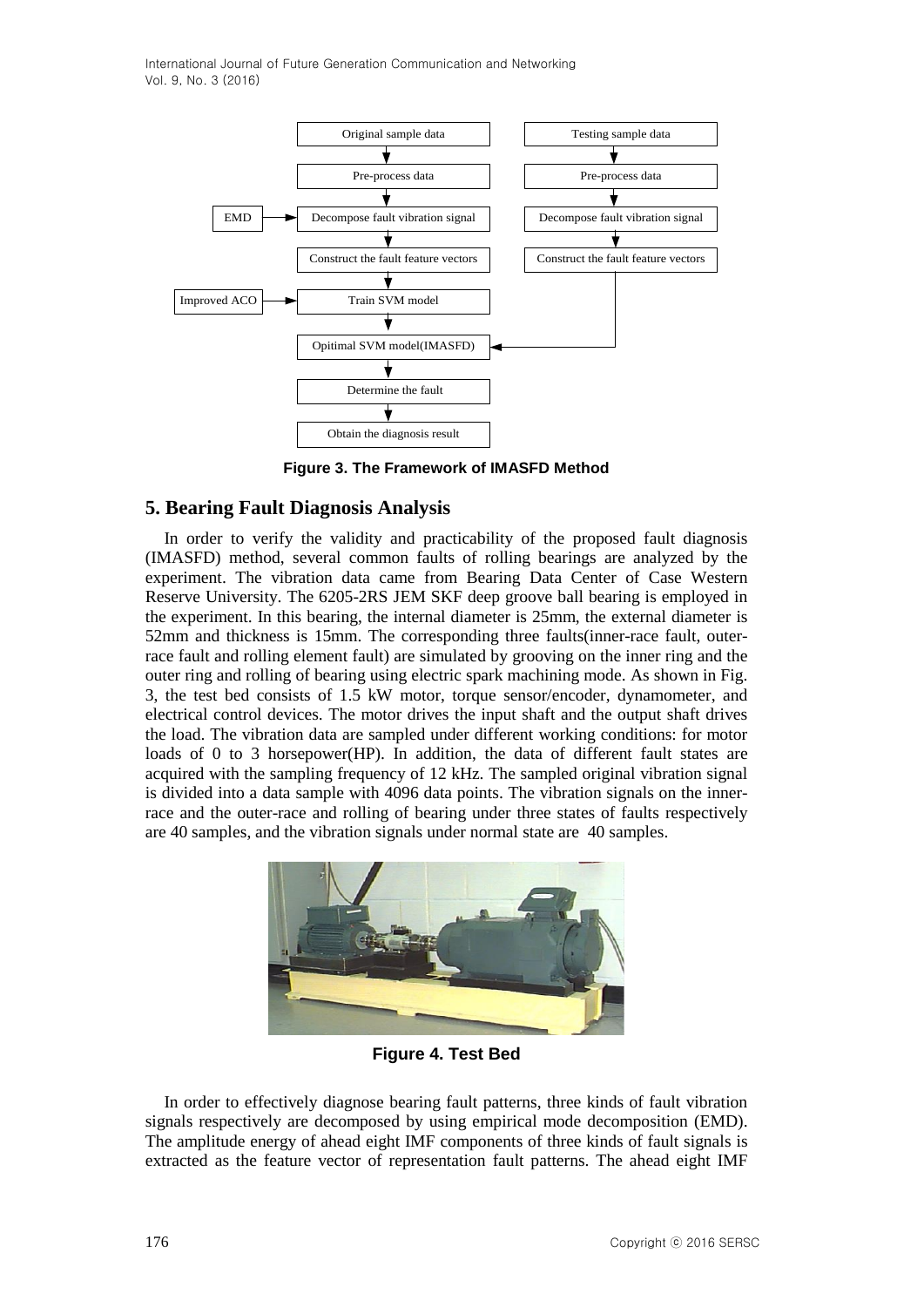components of bearing under each working state are calculated and the instantaneous amplitude energy is calculated. And the instantaneous amplitude energy is regarded as input feature vector of IMASFD method, shown in Tab.1. A portion of the samples only are given due to space limitations. The obtained the feature vectors of bearing with four states are randomly divided into training samples (20) and testing samples(20). The training samples are used to construct fault diagnosis model based on improved ACO algorithm. The testing samples is used to test recognition accuracy of constructed fault diagnosis model.

|                          |                |         |                |         |                            |             |         | The instantaneous amplitude energy features of IMF components |         |
|--------------------------|----------------|---------|----------------|---------|----------------------------|-------------|---------|---------------------------------------------------------------|---------|
| Working state            | Samples        | $E_{1}$ | E <sub>2</sub> | $E_{3}$ | $E_{\scriptscriptstyle 4}$ | $E_{\rm s}$ | $E_{6}$ | E <sub>7</sub>                                                | $E_{8}$ |
| Rolling<br>element fault | 1              | 0.722   | 0.630          | 0.242   | 0.150                      | 0.033       | 0.005   | 0.002                                                         | 0.002   |
|                          | $\overline{2}$ | 0.751   | 0.593          | 0.264   | 0.116                      | 0.029       | 0.003   | 0.002                                                         | 0.001   |
|                          | 3              | 0.774   | 0.559          | 0.287   | 0.091                      | 0.025       | 0.002   | 0.001                                                         | 0.000   |
| Inner-race fault         | 1              | 0.961   | 0.252          | 0.103   | 0.050                      | 0.019       | 0.006   | 0.001                                                         | 0.000   |
|                          | 2              | 0.950   | 0.288          | 0.104   | 0.052                      | 0.019       | 0.004   | 0.002                                                         | 0.000   |
|                          | 3              | 0.942   | 0.304          | 0.105   | 0.055                      | 0.018       | 0.003   | 0.003                                                         | 0.001   |
| Outer-race fault         | 1              | 0.742   | 0.662          | 0.106   | 0.027                      | 0.009       | 0.001   | 0.001                                                         | 0.000   |
|                          | $\overline{2}$ | 0.708   | 0.699          | 0.103   | 0.023                      | 0.006       | 0.002   | 0.000                                                         | 0.000   |
|                          | 3              | 0.684   | 0.723          | 0.102   | 0.021                      | 0.003       | 0.003   | 0.002                                                         | 0.000   |
| Normal                   | 1              | 0.513   | 0.706          | 0.106   | 0.253                      | 0.396       | 0.077   | 0.005                                                         | 0.003   |
|                          | 2              | 0.527   | 0.713          | 0.189   | 0.260                      | 0.329       | 0.054   | 0.009                                                         | 0.006   |
|                          | 3              | 0.535   | 0.721          | 0.238   | 0.274                      | 0.296       | 0.040   | 0.112                                                         | 0.007   |

**Table 1. Fault Feature Vectors of Bearing**

In order to prove the fault diagnosis correctness of proposed IMASFD method, the SVMFD and ACO-SVMFD methods are select to compare with IMASFD method. The environments are followed: the Pentium CPU 2.20GHz, 2.0GB RAM with the Windows XP operating system, Matlab2012b. Because the initial values of parameters in these methods could seriously affect the diagnosis result, the most reasonable initial values of these parameters are obtained by testing and modifying. The obtained initial values of these parameters are: ants  $m = 30$ , pheromone factor  $\alpha$  =1.0, evaporation factor  $\rho$  =0.05, heuristic factor  $\beta$  =2.0, pheromone amount  $Q = 50$ , initial uniform probability  $q_{min} = 0.05$ , and  $q_{max} = 1$ , maximum iteration  $T_{\text{max}}$  =1000. The comparison of fault diagnosis results is shown in Table 2.

|                       | Diagnosis correctness rate $(\%)$ |                  |               |  |  |  |  |
|-----------------------|-----------------------------------|------------------|---------------|--|--|--|--|
| Working state         | <b>SVMFD</b>                      | <b>ACO-SVMFD</b> | <b>IMASFD</b> |  |  |  |  |
| Rolling element fault | 89.34%                            | 92.46%           | 94.93%        |  |  |  |  |
| Inner-race fault      | 89.72%                            | 93.26%           | 96.04%        |  |  |  |  |
| Outer-race fault      | 91.36%                            | 96.67%           | 99.74%        |  |  |  |  |
| Normal                | 92.47%                            | 97.26%           | 100.00%       |  |  |  |  |

As can be seen from Tab.2, for the given testing samples, the fault diagnosis rate of SVMFD method for rolling element fault, inner-race fault, outer-race fault and normal respective are 89.34%, 89.72%, 91.36% and 92.47%. The fault diagnosis rate of ACO-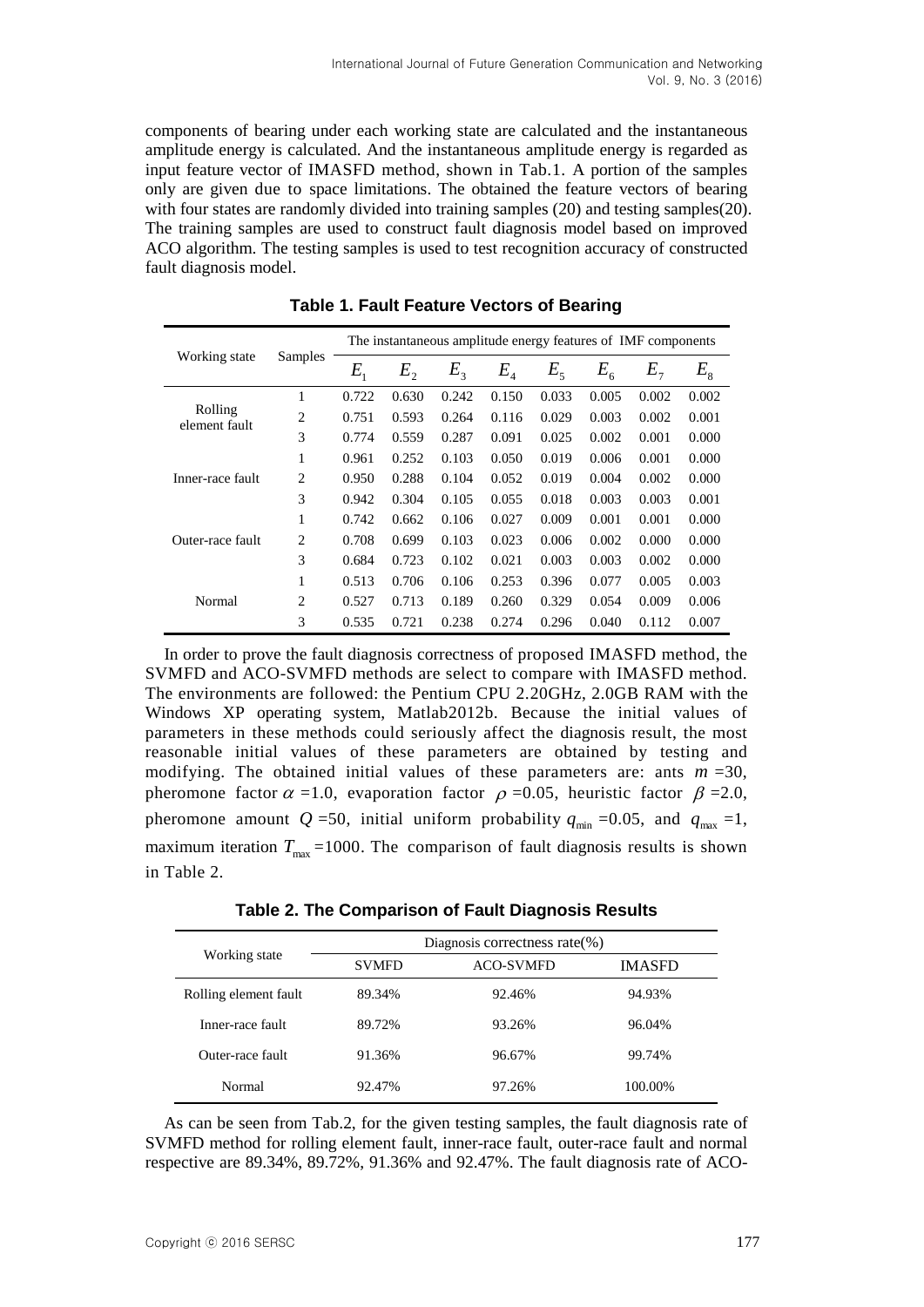SVMFD method for rolling element fault, inner-race fault, outer-race fault and normal respective are 92.46%,93.26%,96.67% and 97.26%. The fault diagnosis rate of proposed IMASFD method for rolling element fault, inner-race fault, outer-race fault and normal respective are 94.93%,96.04%,99.74% and100.00%. The comparison results show that the improved ACO algorithm can better obtain the global optimal parameters of fault diagnosis model than basic ACO algorithm. So the proposed IMASFD method has higher fault pattern recognition accuracy of bearing.

## **6. Conclusion**

In this paper, an improved ACO algorithm based on adaptive control parameters and SVM model are used to improve fault diagnosis correctness rate and decrease misinformation diagnosis. We proposed a new fault diagnosis(IMASFD) model and method. Firstly, the EMD method is used to decompose fault vibration signal into IMF components, the energy of IMF components is selected to construct the fault feature vectors with reaction fault features. Then the adaptive controlling pheromone, adaptive controlling stochastic selection threshold and dynamic evaporation rate are used to improve ACO algorithm, which is used to optimize the kernel parameter  $\sigma$  and penalty coefficient  $C$  of SVM model, in order to obtain the optimal values of parameter combination. And a high-precision SVM model based on improved ACO algorithm is proposed in order to propose a new fault diagnosis(IMASFD) method. The test data from Bearing Data Center of Case Western Reserve University show that the proposed IMASFD method can accurately and effectively realize high precision fault diagnosis of rolling bearing, and has strong robustness and generalization ability, provides an effective method for realizing fault diagnosis of rolling bearing.

## **Acknowledgements**

This research was supported by the National Natural Science Foundation of China (51475065, U1433124), the Open Project Program of State Key Laboratory of Mechanical Transmissions (Chongqing University)(SKLMT-KFKT-201416), the Open Project Program of the Traction Power State Key Laboratory of Southwest Jiaotong University (TPL1403), Open Project Program of Guangxi Key laboratory of hybrid computation and IC design analysis(HCIC201402), Open Project Program of Provincial Key Laboratory for Computer Information Processing Technology, Soochow University (KJS1326),the Open Project Program of Sichuan Provincial Key Lab of Process Equipment and Control(GK201404), the Open Project Program of Artificial Intelligence Key Laboratory of Sichuan Province (Sichuan University of Science and Engineering) (2014RYJ01). The program for the initialization, study, training, and simulation of the proposed algorithm in this article was written with the tool-box of MATLAB 2010b produced by the Math-Works, In

## **References**

- [1] J.D. Wu and C.H. Liu, "An expert system for fault diagnosis in internal combustion engines using wavelet packet transform and neural network. Expert System and Application", vol. 36, no. 3, **(2009)**, pp. 4278-4286.
- [2] P.W. Ilott and A.J. Griffiths, "Fault diagnosis of pumping machinery using artificial neural networks. Proceedings of the Institution of Mechanical Engineers", Part E: Journal of Process Mechanical Engineering, vol. 211, no. 3, **(1997)**, pp. 185-194.
- [3] Z.Q. Geng and Q.X. Zhu, "Rough set-based heuristic hybrid recognizer and its application in fault diagnosis", Expert System and Application, vol. 36, no. 2, pp. 2711-2718, **(2009)**.
- [4] A. Chrissanthi, "Online expert systems for fault diagnosis in technical processes", Expert Systems, vol. 25, no. 2, **(2008)**, pp. 115-132.
- [5] H.L. Liu, H.X. Pan and A.Y. , "Rough sets algorithm and its application in fault diagnosis", Telkomnika, Indonesian Journal of Electrical Engineering, vol. 11, no. 9, **(2013)**, pp. 5471-5479.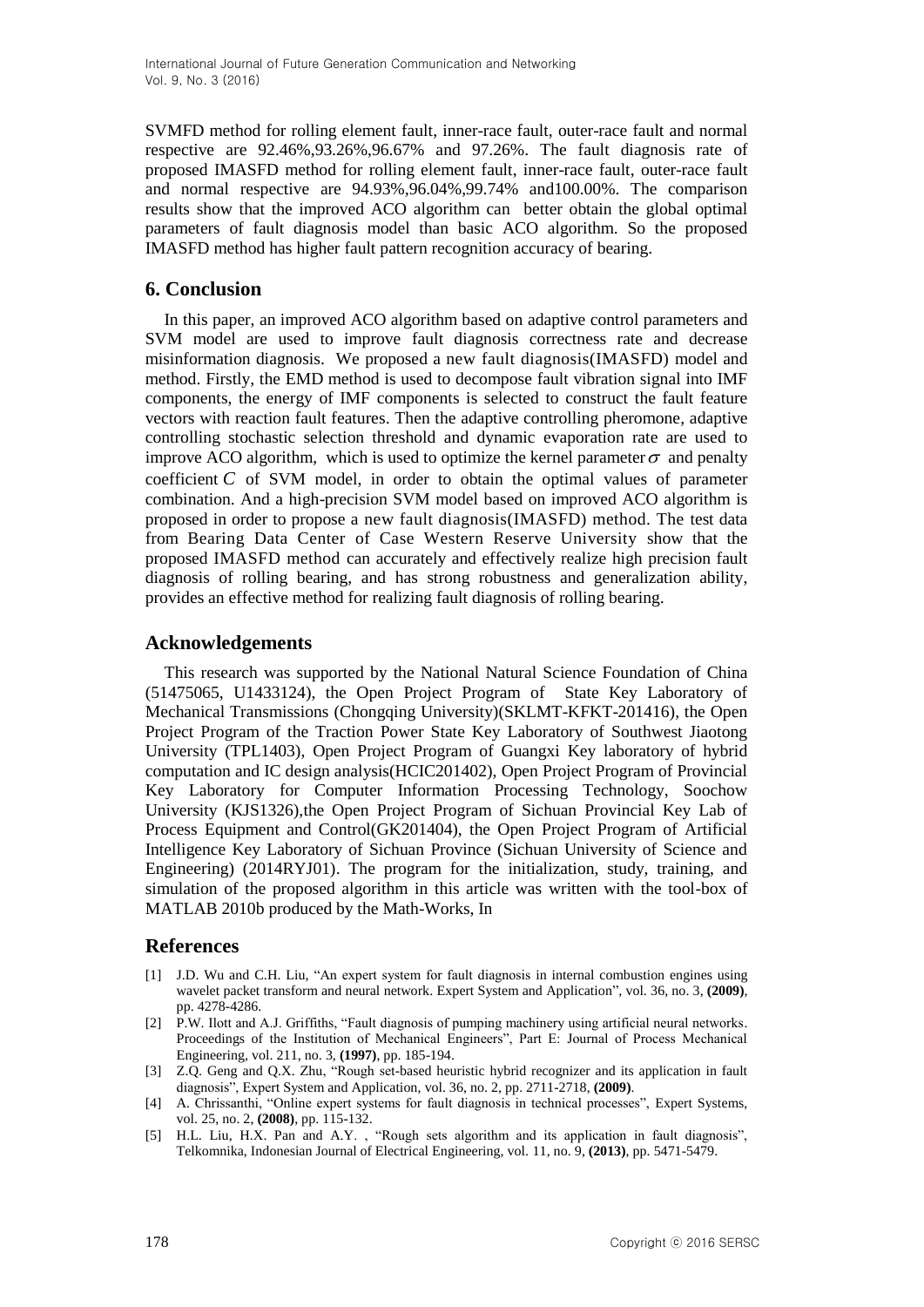- [6] P. Nguyen, M. Kang, J.Y. Kim and J.M. Kim, "Reliable fault diagnosis of low-speed bearing defects using a genetic algorithm", Lecture Notes in Computer Science, vol. 8862, **(2014)**, pp. 248-255.
- [7] S.F. Yuan and F.L. Chu, "Support vector machines-based fault diagnosis for turbo-pump rotor", Mechanical Systems and Signal Processing, vol. 20, no. 4, **(2006)**, pp. 9393-952.
- [8] S.F. Yuan and F.L. Chu, "Fault diagnosis based on support vector machines with parameter optimisation by artificial immunisation algorithm", Mechanical Systems and Signal Processing, vol. 21, no. 3, **(2007)**, pp. 1318-1330.
- [9] A. Widodo and B.S. Yang, "Wavelet support vector machine for induction machine fault diagnosis based on transient current signal", Expert Systems with Applications, vol. 35, no. 12, **(2008)**, pp. 307- 316.
- [10] S.W. Fei and X.B. Zhang, "Fault diagnosis of power transformer based on support vector machine with genetic algorithm", Expert Systems with Applications, vol. 36, no. 8, **(2009)**, pp. 11352-11357.
- [11] Y.X. Zhang and R.B. Randall, "Rolling element bearing fault diagnosis based on the combination of genetic algorithms and fast kurtogram", Mechanical Systems and Signal Processing, vol. 23, no. 5, **(2009)**, pp. 1509-1517.
- [12] X.N. Lin, S.H. Ke, Z.T. Li, H.L. Weng and X.H. Han, "A fault diagnosis method of power systems based on improved objective function and genetic algorithm-tabu search, IEEE Transactions on Power Delivery, vol. 25, no. 3, **(2010)**, pp. 1268-1274.
- [13] A. Azadeh, M. Saberi, A. Kazem, V. Ebrahimipour, A. Nourmohammadzadeh and Z. Saberi, "A flexible algorithm for fault diagnosis in a centrifugal pump with corrupted data and noise based on ANN and support vector machine with hyper-parameters optimization", Applied Soft Computing Journal, vol. 13, no. 3, **(2013)**, pp. 1478-1485.
- [14] F.F. Chen, B.P. Tang and R.M. Chen, "A novel fault diagnosis model for gearbox based on wavelet support vector machine with immune genetic algorithm", Measurement: Journal of the International Measurement Confederation, vol. 46, no. 1, **(2013)**, pp. 220-232.
- [15] X.Y. Zhang and J.Z. Zhou, "Multi-fault diagnosis for rolling element bearings based on ensemble empirical mode decomposition and optimized support vector machines", Mechanical Systems and Signal Processing, vol. 41, no. 1-2, **(2013)**, pp. 127-140.
- [16] Y.S. Wang, Q.H. Ma, Q. Zhu, X.T. Lium and L.H. Zhao, "An intelligent approach for engine fault diagnosis based on Hilbert-Huang transform and support vector machine", Applied Acoustics, vol. 75, no. 1, **(2014)**, pp. 1-9.
- [17] D.C. Yao, L.M. Jia, Y. Qin and J.W. Yang, "Faults diagnosis of railway rolling bearing by using time-frequency feature parameters and genetic algorithm neural network", Computer Modelling and New Technologies, vol. 18, no. 10, **(2014)**, pp. 441-445.
- [18] F.F. Chen, B.P. Tang, T. Song and L. Li, "Multi-fault diagnosis study on roller bearing based on multi-kernel support vector machine with chaotic particle swarm optimization", Measurement: Journal of the International Measurement Confederation, vol. 47, no. 1, **(2014)**, pp. 576-590.
- [19] L. Pellaco, P. Costamagna, A. De Giorgi, A. Greco, L. Magistri,G. Moser and A. Trucco, "Fault diagnosis in fuel cell systems using quantitative models and support vector machines", Electronics Letters, vol. 50, no. 11, **(2014)**, pp. 824-826.
- [20] Z.Q. Su, B.P. Tang, Z.R. Liu and Y. Qin, "Multi-fault diagnosis for rotating machinery based on orthogonal supervised linear local tangent space alignment and least square support vector machine.Neurocomputing, vol. 157, **(2015)**, pp. 208-222.
- [21] R. Jegadeeshwaran and V. Sugumaran, "Fault diagnosis of automobile hydraulic brake system using statistical features and support vector machines", Mechanical Systems and Signal Processing, vol. 52- 53, no, 1, **(2015)**, pp. 436-446.
- [22] L. Lu, J.H. Yan, S. De Silva and W. Clarence, "Dominant feature selection for the fault diagnosis of rotary machines using modified genetic algorithm and empirical mode decomposition", Journal of Sound and Vibration, vol. 344, **(2015)**, pp. 464-483.
- [23] M. Kang, J. Kim, J.M. Kim, A. Tan, C.C. Andy, E.Y. Kim and B.K. Choi, "Reliable fault diagnosis for low-speed bearings using individually trained support vector machines with kernel discriminative feature analysis", IEEE Transactions on Power Electronics, vol. 30, no. 5, pp. 2786-2797.
- [24] D.L. Yang, Y.L. Liu, S.B. Li, X.J. Li, L.Y. Ma. Gear fault diagnosis based on support vector machine optimized by artificial bee colony algorithm. Mechanism and Machine Theory, vol. 90, **(2015)**, pp. 219-229.
- [25] M. Dorigo and M. Gambardellal, "Ant colony system: A cooperative learning approach to the traveling salesman problem", IEEE Transactions on Evolutionary Computation,vol. 1, no. 1, **(1997)**, p. 53-66.
- [26] V. Vapnik, "Statistical Learning Theory", New York: John Wiley & Sons, **(1998)**, pp.253-256.
- [27] Y.F. Sun, P.C. Zhang and J. Qi, "A cognitive networks state prediction algorithm based on SVM improved by weighted RBF kernel function", Advances in Information Sciences and Service Sciences, vol. 4, no. 2, **(2012)**, pp. 81-88.
- [28] M. Vanny, K.E. Ko, S.M. Park and K.B. Sim, "Physiological responses-based emotion recognition using multi-class SVM with RBF Kernel.Journal of Institute of Control", Robotics and Systems, vol. 19, no. 4, **(2013)**, pp. 364-371.